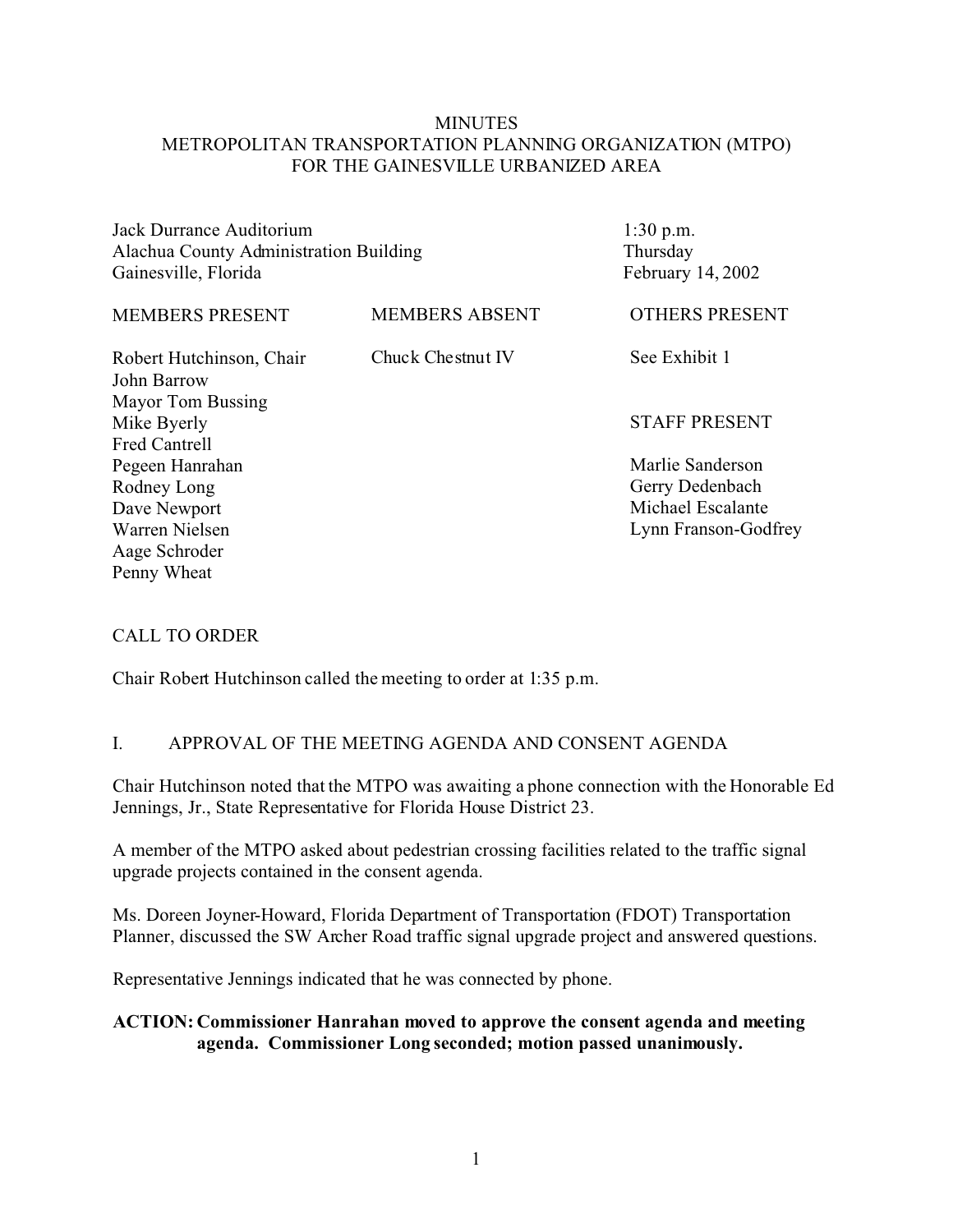# II. REGIONAL TRANSPORTATION ISSUES

Mr. Marlie Sanderson, MTPO Director of Transportation Planning, stated that the MTPO Chair requested that the MTPO discuss proposed draft House Bill 1083/Senate Bill 1780-Regional Transportation Authorities.

Representative Jennings discussed the issues behind the proposed draft House Bill 1083/Senate Bill 1780 and answered questions.

Several MTPO members discussed their concerns regarding the proposed bill.

# **ACTION: Commissioner Long moved to have Commissioner Nielsen and Commissioner Hutchinson serve on a MTPO subcommittee to work with State Representative Ed Jennings regarding regional transportation issues. Commissioner Hanrahan seconded.**

Chair Hutchinson suggested that the recommendations of the MTPO subcommittee meeting could be forwarded to the other MTPO member and that they could take this material to their respective Commissions so that each Commission could respond to Representative Jennings.

A member of the MTPO noted that the Interstate 75 Corridor Council is a model for regional transportation body.

# **SUBSTITUTE ACTION:**

# **Mayor Bussing moved to request that State Representative Jennings table or withdraw the bill. Commissioner Wheat seconded.**

The following persons spoke regarding this agenda item:

Cindy Smith Mac McEachern Charles Justice

### **REVISED SUBSTITUTE ACTION:**

**Mayor Bussing moved to inform State Representative Jennings that the MTPO does not want the current bill to become law. Commissioner Wheat seconded. Chair Hutchinson requested a rollcall vote:**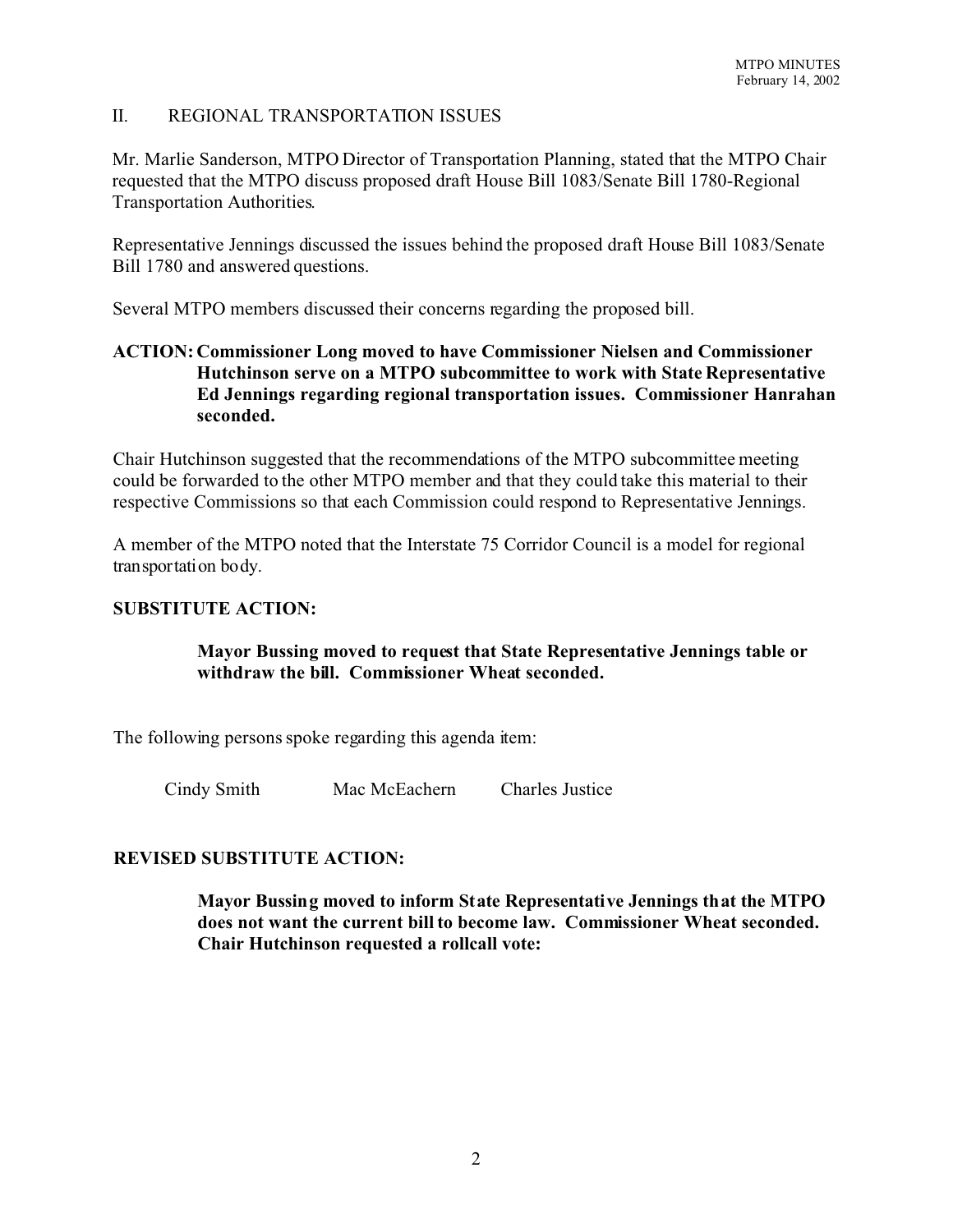|                              | <b>City</b>    | County         |
|------------------------------|----------------|----------------|
| <b>Commissioner Barrow</b>   | N <sub>0</sub> |                |
| <b>Mayor Bussing</b>         | Yes            |                |
| <b>Commissioner Byerly</b>   |                | $\bf No$       |
| <b>Commissioner Hanrahan</b> | N0             |                |
| <b>Commissioner Long</b>     |                | N <sub>0</sub> |
| <b>Commissioner Newport</b>  |                | $\bf No$       |
| <b>Commissioner Nielsen</b>  | No             |                |
| <b>Commissioner Wheat</b>    |                | Yes            |
| <b>Chair Hutchinson</b>      |                | No             |

### **Motion failed.**

Chair Hutchinson noted that recommendations on regional transportation issues could be forwarded to State Representative Jennings from:

- 1. the MTPO subcommittee, which would meet as soon as possible, as well as comments from other MTPO members; or
- 2. the entire MTPO, which would hold a special meeting to discuss this item.

Mr. Mac McEachern, Gainesville/Alachua County Regional Airport Authority member, requested that a representative of the Authority, possibly the executive director, be included in these regional transportation issues discussions.

### **SUBSTITUTE ACTION:**

**Commissioner Hanrahan moved to appoint Commissioner Nielsen and Commissioner Hutchinson to a MTPO Regional Transportation Issues Subcommittee and to invite a representative from the Gainesville/Alachua County Regional Airport Authority to participate with this subcommittee to report back to the MTPO and/or the City and County Commissions with some alternatives to the existing bill which would create a study commission using the Interstate 75 Corridor Council or other appropriate models. Commissioner Long seconded; motion passed unanimously.** 

### III. STATE ROAD (SR) 26/26A DESIGN PLANS

Mr. Sanderson stated that the FDOT's SR 26/26A thirty percent design plans were complete. He said that FDOT and its consultants were present to discuss the design plans. He said that there would be a presentation by FDOT of the proposed thirty percent design plans followed by a presentation of the MTPO Advisory Committees' recommendations and staff recommendations.

A member of the MTPO asked how long the presentations would take.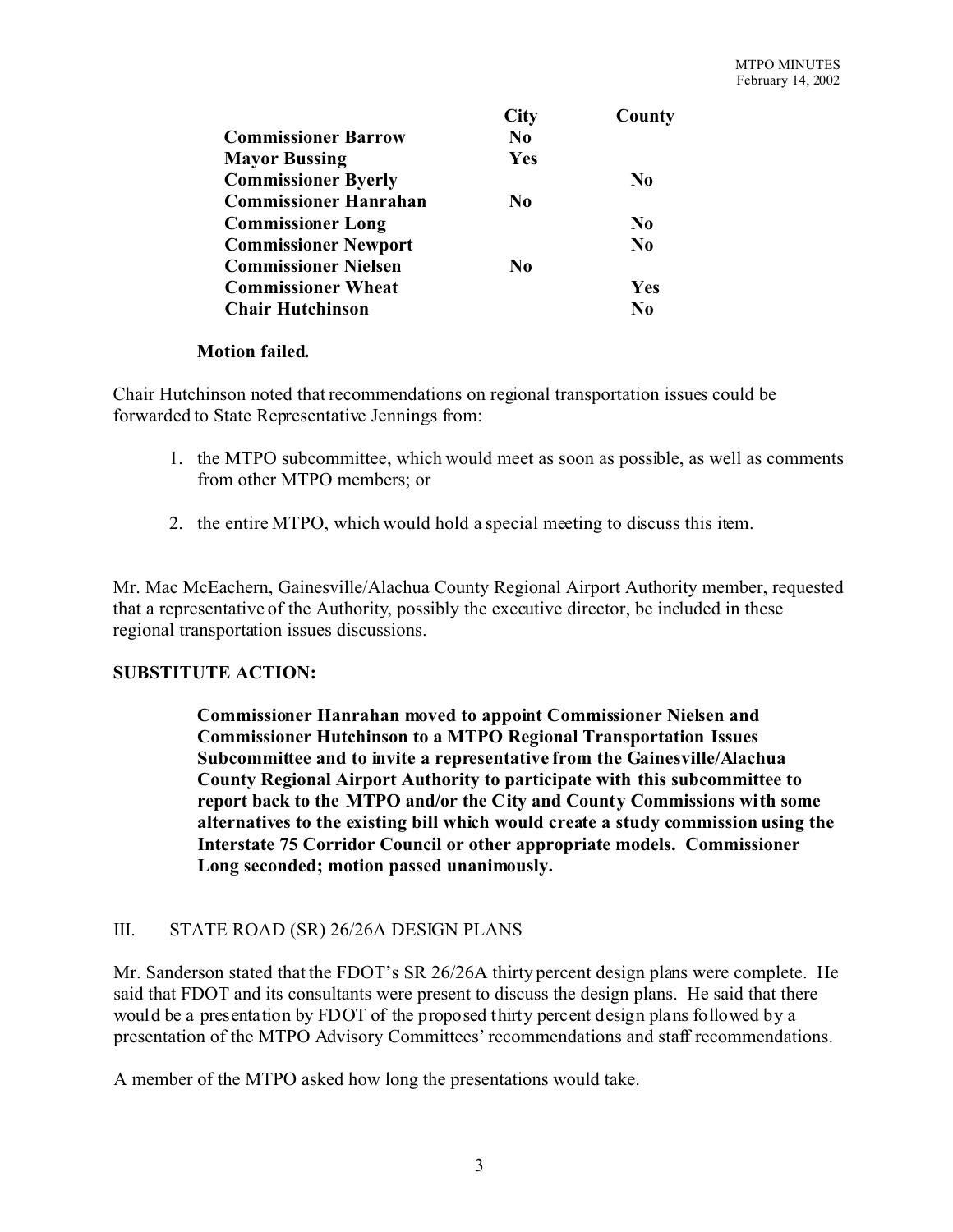Mr. Fred Wright, FDOT Project Manager, stated that the SR 26 presentation would take 30 minutes and the SR 26A presentation would take an hour-and-twenty minutes.

Mr. Sanderson noted that a representative from Renaissance Planning Group (RPG) was present to discuss the Transportation and Community and System Presentation (TCSP) Pilot Program Grant Project Final Report.

## **ACTION: Mayor Bussing moved to amend the agenda:**

- **1. to hear public comment on the SR 26 and SR 26A projects:**
- **2. to receive a presentation on the TCSP Grant Final Report; and**
- **3. defer the balance of the agenda to the next MTPO meeting.**

# **Commissioner Byerly seconded; motion passed unanimously.**

The following persons spoke on SR 26 and SR 26A projects:

| Susan Wright | Mark Goldstein | Cindy Smith | Larry Snelling |
|--------------|----------------|-------------|----------------|
|              |                |             |                |

A member of the MTPO noted that written comments also have been received on the projects.

The following persons submitted written or phoned-in comments:

| Julia Reiskind    | Lisa Jelks | Joann Ihas | Kyle Magrill |
|-------------------|------------|------------|--------------|
| Danielle Enneking |            |            |              |

### IV. TCSP PILOT PROGRAM GRANT

Mr. Kevin Tilbury, Renaissance Planning Group Project Manager, discussed the TCSP draft final report and answered questions.

# **ACTION: Commissioner Hanrahan moved to approve the TCSP final report. Commissioner Barrow seconded; motion passed unanimously.**

III. SR 26/26A PROJECTS (Continued)

Mr. Wright, Mr. Joe Montalto, Lochrane Engineering Principal, and Ms. Despina Veillieux, Lochrane Engineering Traffic Operations Engineer, discussed the SR 26/SR 26A thirty percent design plans and answered questions.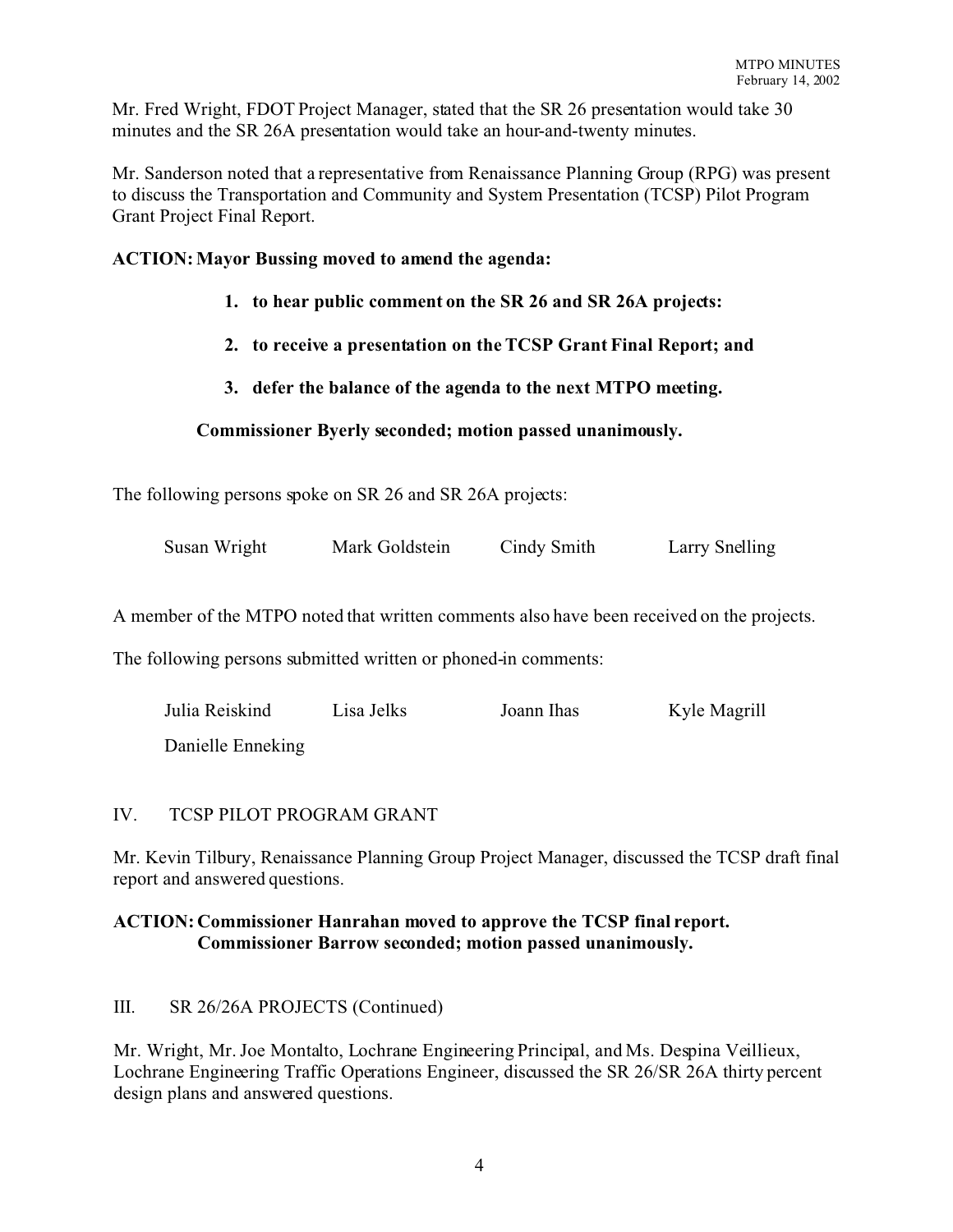Mr. Sanderson reported the MTPO Advisory Committees and staff recommendations and answered questions.

A member of the MTPO asked MTPO staff what was the traffic engineering data or engineering methodology used to substantiate the staff's recommendation.

Mr. Sanderson stated that MTPO staff did not have any data that would indicate that FDOT's data is not correct or to show that State Road 26A is being over-designed. He said that the MTPO staff recommendation is meant to reflect the MTPO policy decision that staff felt was made on June 8, 2000 concerning this corridor.

A member of the MTPO requested directional crash data for all intersections west of West 34<sup>th</sup> Street on the SR 26A project corridor.

### **ACTION: Commissioner Byerly moved to:**

- **1. request that FDOT implement the following general design concepts for both SR 26 and SR 26A:**
	- **A. design all medians to be as long as possible;**
	- **B. use native shade-tolerant species for all landscaped medians;**
	- **C. construct minimal turn radii to reduce high-speed turn movements; and**
	- **D. maximize the area between the back of curb and sidewalks/paths to provide opportunities for shade trees within the corridor;**
- **2. approve FDOT's thirty percent design plans for SR 26 from W 38th Street east to W 22nd Street and SR 26A from SW 34th Street east to W 22nd Street (on SR 26); and**
- **3. approve the following design criteria for SR 26A west of SW 34th Street:**
	- **A. request that the FDOT revise the SR 26A design plans, consistent with the MTPO-approved motion to** *"reconstruct State Road 26A west of W. 34th Street with one lane eastbound and one lane westbound with center turnlanes and landscape medians and sidewalks"* **by eliminating all dedicated right turnlanes except for the one for southbound traffic at SR 121 (SW 34th Street), which also needs to be reduced in length;**
	- **B. construct 11-foot travel lanes; and**
	- **C. eliminate the proposed five-foot sidewalk and construct a separate 12-foot shared-use path on the south side of the corridor.**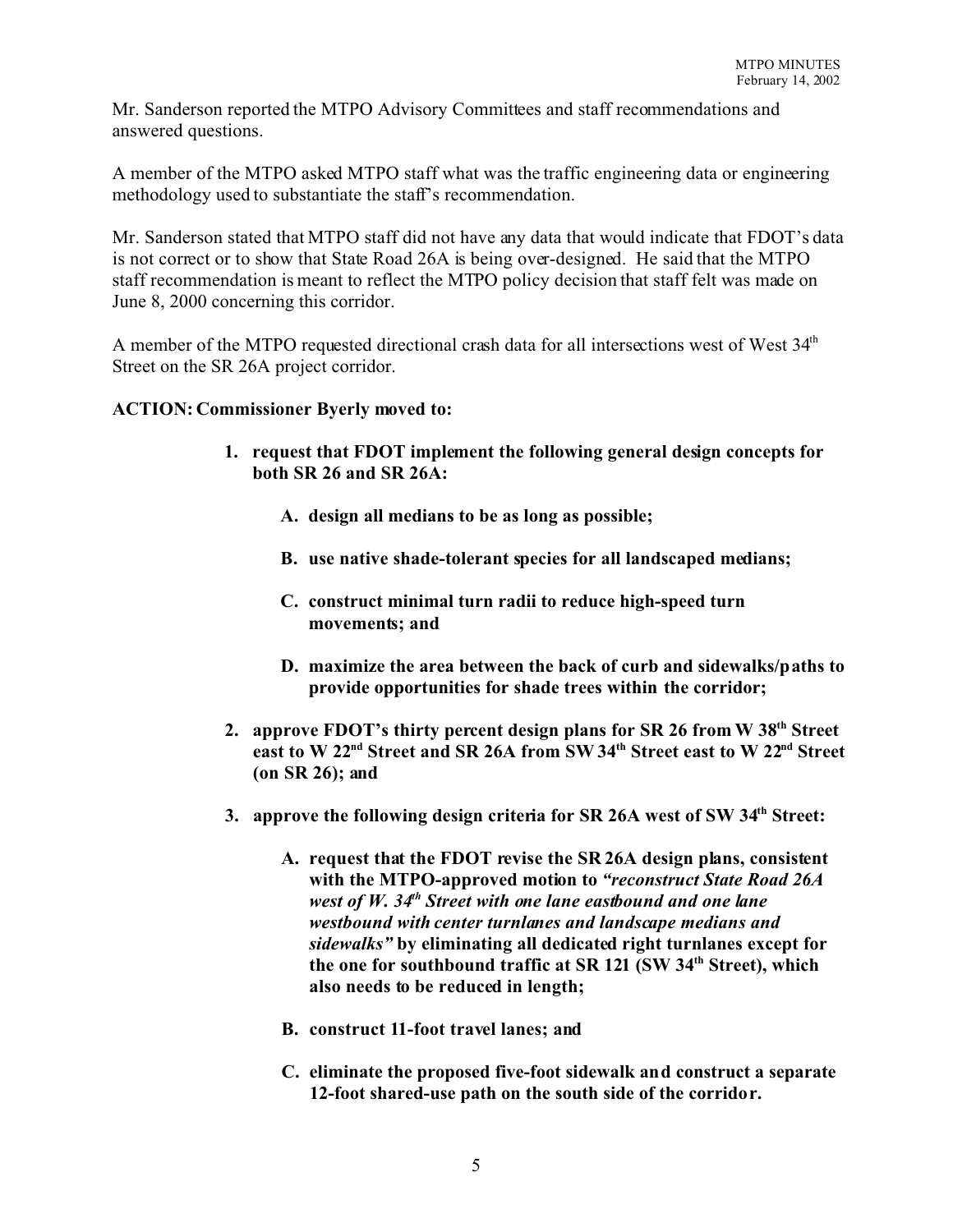### **Commissioner Nielsen seconded; Chair Hutchinson requested a rollcall vote:**

|                              | <b>City</b>    | County |
|------------------------------|----------------|--------|
| <b>Mayor Bussing</b>         | N <sub>0</sub> |        |
| <b>Commissioner Byerly</b>   |                | Yes    |
| <b>Commissioner Hanrahan</b> | Yes            |        |
| <b>Commissioner Long</b>     |                | Yes    |
| <b>Commissioner Nielsen</b>  | Yes            |        |
| <b>Commissioner Barrow</b>   | Yes            |        |
| <b>Chair Hutchinson</b>      |                | Yes    |

**Motion passed.**

- **ACTION: Commissioner Byerly moved to request that FDOT evaluate the impacts of the proposed SW 62nd Boulevard/SW 24th Avenue project, and associated roadway projects, on all traffic movements on SR 26A at SW 34th Street before proceeding with the current plans. Commissioner Hanrahan seconded; motion passed unanimously.**
- **ACTION: Commissioner Hanrahan moved to request that MTPO staff work with City and County Public Works Department staff to solicit at least three proposals from at least three traffic engineers with traffic calming design experience to:**
	- **1. review FDOT's design for SR 26A west of SW 34th Street;**
	- **2. compare the FDOT design to the MTPO staff design; and**
	- **3. provide a report back to the MTPO.**

# **Commissioner Byerly seconded; motion passed unanimously.**

Chair Hutchinson stated that, "if three PE's all stand up and say we would seal these plans and that FDOT is saying they won't seal the plans, then if we have some evidence that they're engineers would believe it's safe enough to put their seal of approval on it."

Commissioner Hanrahan stated, "Right, and this is really just a motion to go get some proposals and get us some back of the envelope sense of what it might entail."

# **ACTION: Commissioner Byerly moved to request that the City Commission ask Gainesville Regional Utilities staff to make a presentation to the MTPO on the issue of undergrounding of utilities concurrent with the SR 26/26A reconstruction project. Commissioner Hanrahan seconded; motion passed unanimously.**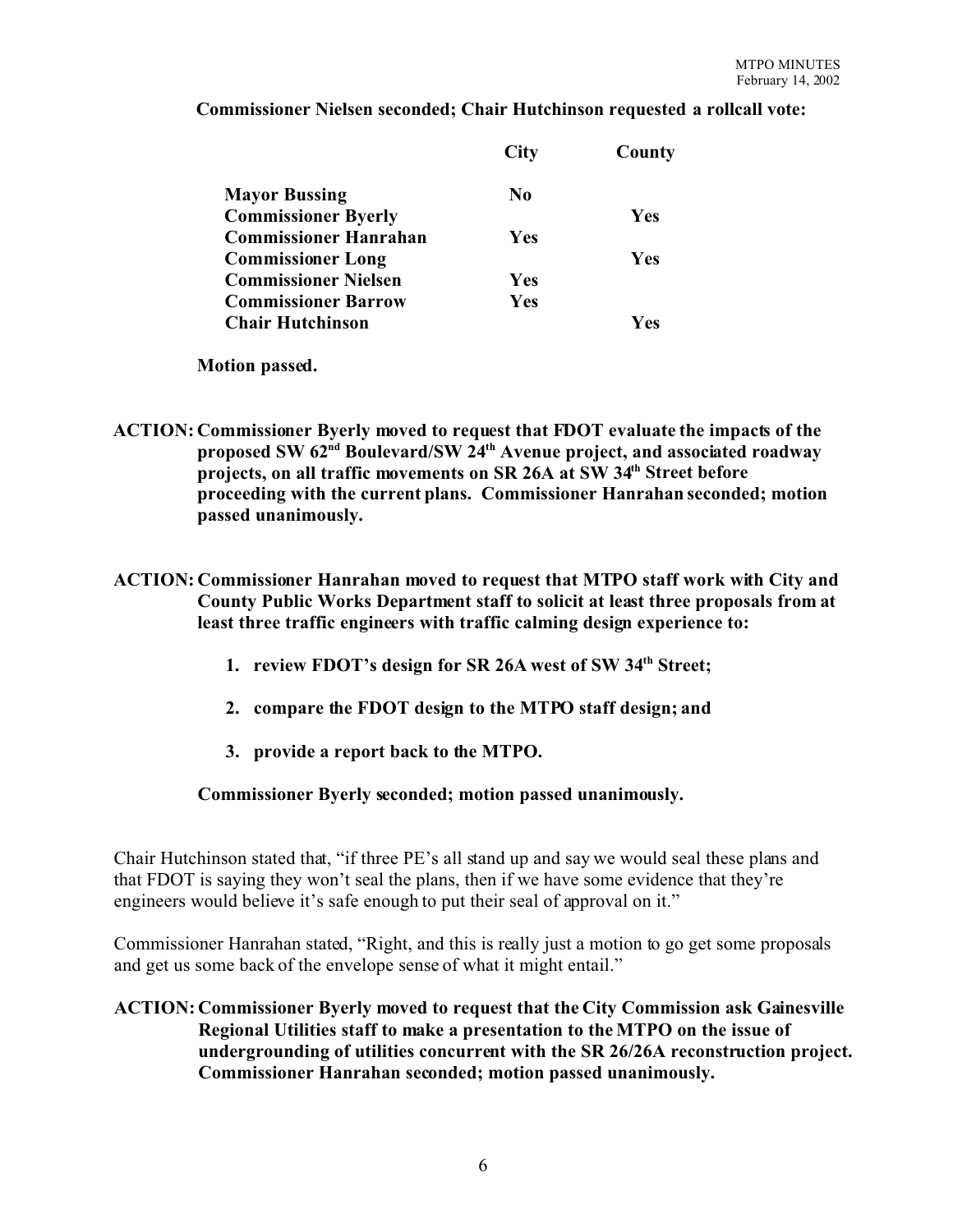Mr. Brian Kanely, City of Gainesville Transportation Services Manager, discussed the City's State Road 26/26A western and eastern confluence proposals and answered questions.

# VII. NEXT MTPO MEETING

Mr. Sanderson stated that the next MTPO meeting is scheduled for March 14 at 1:30 p.m. in the Jack Durrance Auditorium.

### VIII. COMMENTS

### A. MTPO MEMBER COMMENTS

There were no MTPO member comments.

# B. PUBLIC COMMENTS

There were no comments from the public.

# C. MTPO CHAIR'S REPORT

There was no MTPO Chair's report.

# ADJOURNMENT

Chair Hutchinson adjourned the meeting at 6:22 p.m.

 $\_$  , and the contribution of the contribution of  $\_$  . The contribution of the contribution of  $\mathcal{L}_\mathcal{A}$ Date Mike Byerly Secretary/Treasurer

\\Mike\public\em02\mtpo\minutes\feb14.wpd